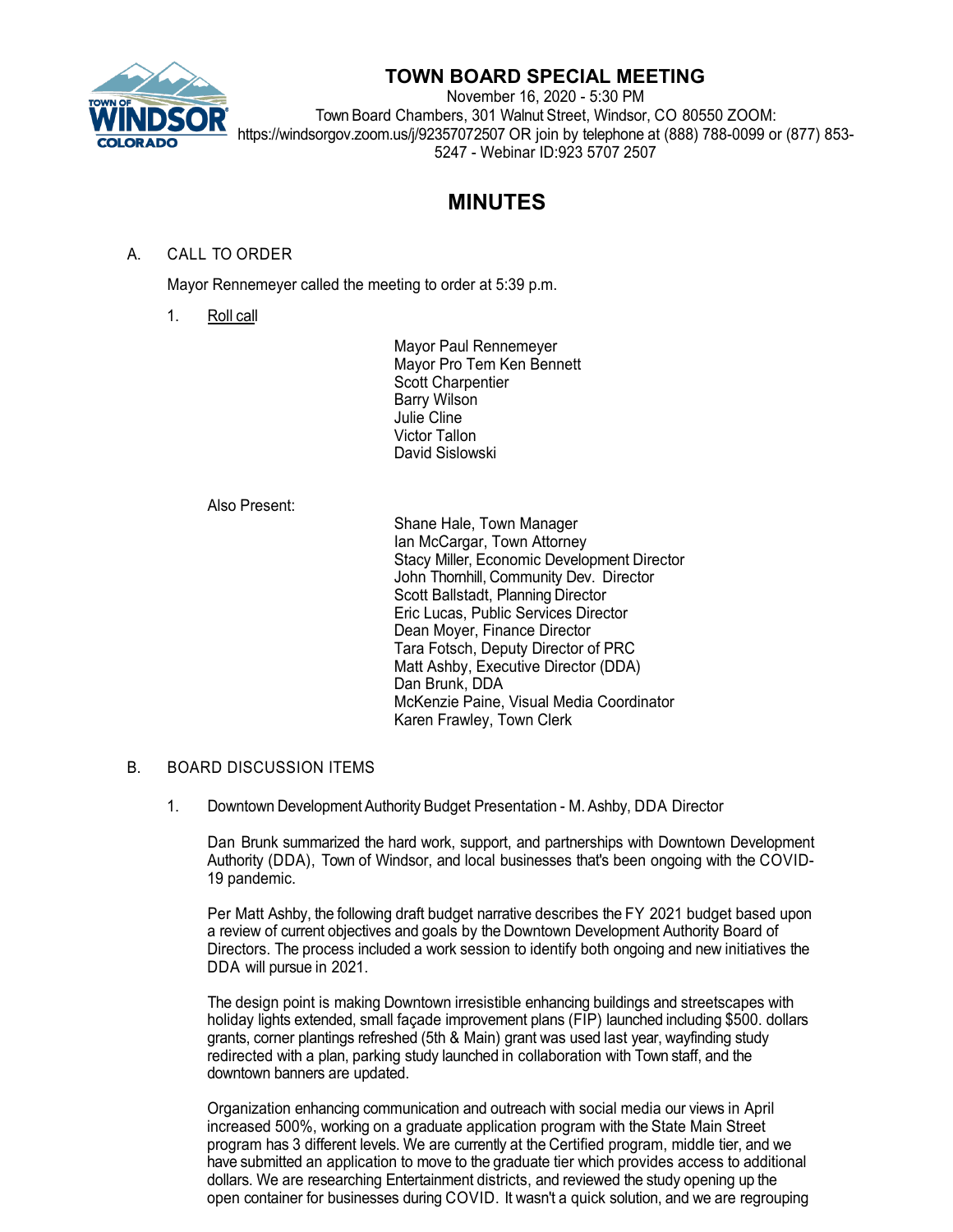for long term implementation. We have increased our monthly communications with the Town Board we have launched a news letter update, and weekly calls with Shane Hale tracking projects adequately.

Mr. Brunk commented we are really working on enhancing the downtown shopping with flyers, and neighborhood night out offering specials in the shops. Our Board is a direct team with different strengths to broaden the overall plan of the DDA.

Mr. Ashby commented last year we were named the dynamic downtown district in Colorado, and this year we were named again for project of the year for The Windsor Mill. We want to make sure this is a joint celebration without the Town of Windsor, developer, DDA partnerships that project would not havehappened.

Mr. Brunk presented Mayor Rennemeyer with an award of downtown excellence from the governor of Colorado.

Economic vitality propelling investment celebrating the The Windsor Mill being full of tenants. We have regrouped on the Backlot now there a web for anyone interested in developing the Backlot or 4th Street. The alley design was pursuing a DOLA grant to construct the infrastructure the Brinkman change, but that grant was pulled from the docket. The DDA decided to pursue construction plans to have a better understanding of the project, and those are 30% complete. We recently purchased Lot 11 the thru-lot on the Northside of the block the DDA owns half of that property.

Promotional event currently underway small business Saturday, and elf hunt. We launched a destination branding and rebrand of the DDA as well as video promotional posts.

The Windsor DDA anticipates available resources of \$857,000. During a work session on September 22, 2020, the Board reviewed progress on the current year priorities and identified ongoing as well as new project elements to pursue in 2021. The DDA Board further refined the draft budget during the month of October. A work session with the Town Board is being held on November 16, 2020 to review the DDA's program and progress. Based on these discussions, the FY 2021 Budget is anticipated to be considered by the DDA Board on November 18, 2020.

Each year, the DDA adopts and annual work plan highlighting the initiatives and activities we intend to pursue. This document is organized around the National Main Street 4-Point Approach to downtown revitalization. These points include Design, Organization, Marketing, and Economic Vitality. We also highlight Key Initiatives, which represent major projects of the DDA. In 2020, our plan was to pursue the following projects: Backlot Development, Mill Revitalization, Sustainability and Growth, Brunner Development, and Cosner Properties.

The year has certainly been an interesting journey for all of us. Where January began with an expectation of completing a development deal while shifting gears to focus on new development initiatives, the pandemic caused us to refocus many of our priorities. With the exit of Brinkman from the Backlot project, the DDA and Town inherited the 4th Street property. This addition was not anticipated but has opened new challenges and opportunities to explore. Since the closing on the purchase, the DDA has been collaborating with Town Staff on completing a Feasibility Memo and development vision for the property. Tours of the building have been conducted with several developers and a floorplan for a public market concept have been generated. Filling this space with a productive use continues to be a high priority, with development proposals due on

December 31, 2020 for review by the Town and DDA boards.

Second quarter also saw our team pivot to provide business assistance and emergency response. To date, we have had a net positive number of businesses open in the District, including Peculier Ales, Red Zone Athletics, Windsor Mill Event Venue, and Black Label Services (newly occupying the former Canvas Credit Union space.) Where 2020 started with an emphasis on development projects, we quickly shifted gears to launch over a dozen new initiatives to support our businesses. These include: Hand Sanitizer Distribution, Purchase of 4 Tables/16 Chairs for Corner Bump Outs, Visual Merchandising Workshop – Business Assistance, OPEN for Business – Flag Distribution, New Seasonal Street Banners, To Go Parking Signs & Striping, Sidewalk Café Seating Establishment (w/ Town), Grant - \$50,000 Café Seating Design & Procurement (Long Term), Additional Benches/Trash Cans Bought/Placed (Installation by Town), Shop Small, Safe & Local Window Clings, Virtual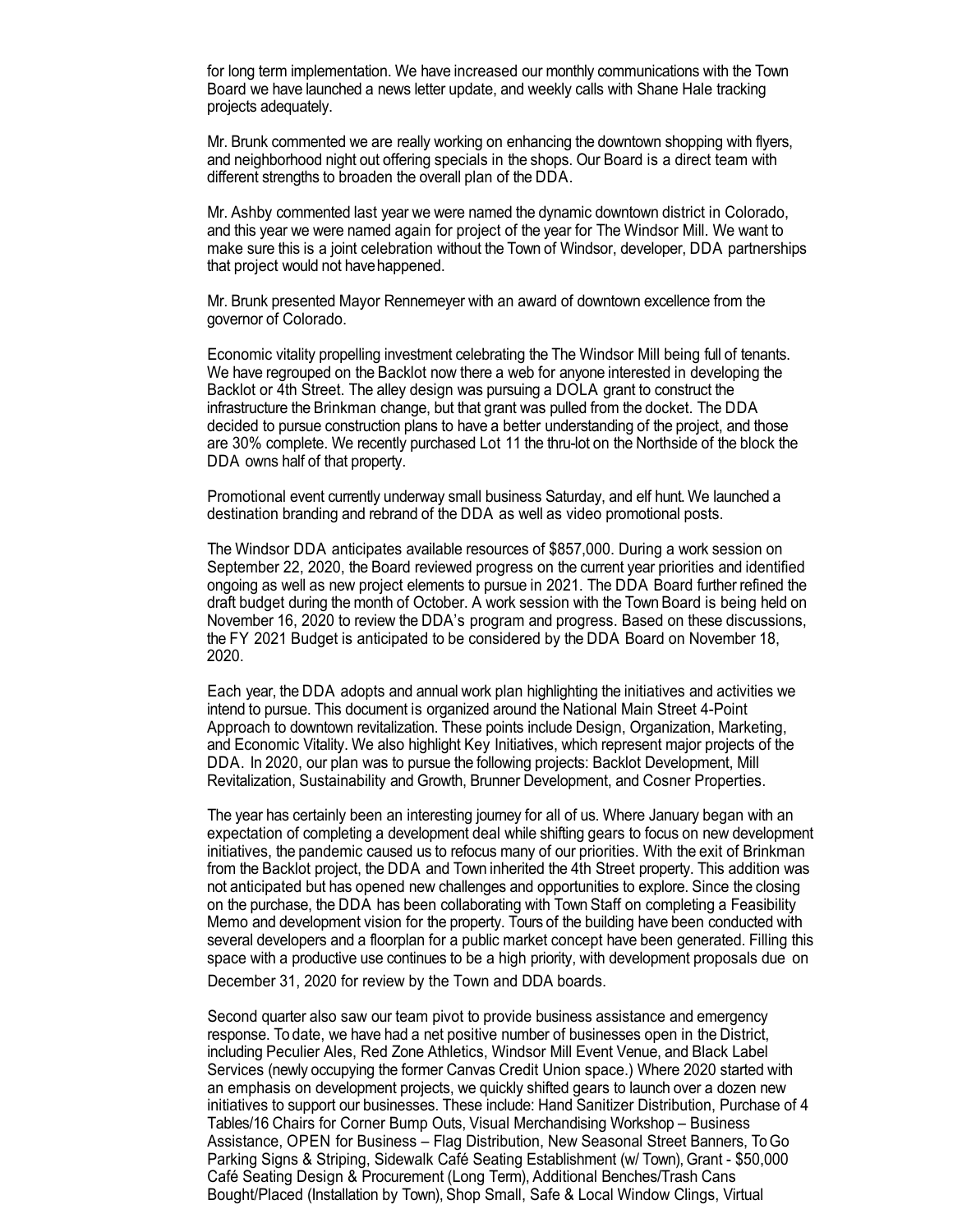Shopping Tour Pilot & Holiday Expansion (Now 15 Stores Participating), Liquor License Premises Adjustment Application Mapping & Assistance, Grant Opportunity Notification and Assistance for Businesses (Weld Recovers, Energize Colorado, Etc.)

Our winter adaptations currently exploring a concept that was developed from the Colorado Restaurant Associations planning session. It's effectively a green house "The We-Shed" that can be placed on the sidewalk housing a table and chairs for individual seating with a ceramic heater. The panels make it more insulated, and can with stand the snow and rain. The \$50,000. grant is pending CDOT to apply for this option to maximize space.

Mr. Hale commented we have talked about this project eternally if that grant isn't received we could backfill the project with the Cares Act grant with money that hasn't been appropriated.

We continue to monitor grants and funding opportunities, while identifying new ways our businesses might need assistance.

To aid in progressing with a radically changed workplan, the DDA Board in August discussed ways to improve the overall effectiveness of staffing for the organization. The DDA is provided staffing through a contract for services with Ayres Associates. Initially established as a part-time arrangement, the changing circumstances pushed the limits of what could be provided. The third change to the DDA's overall workplan mid-stream in 2020 provided for Ayres Workplan Adjustments to fill needed gaps. Goals included expanded team visibility, revising board committees, increased communication with the board, weekly calls with Town Manager, and a monthly report to the Town Board. The DDA has also established an office presence to enable more regular staffing. Each of these changes has made a major impact on our ability to generate progress

(For a breakdown of our 2021 activities, please see the attached 2021 Draft Workplan and 2020-2021 Strategic Plan.)

Other major initiatives in 2020 included initiation of design and construction plans for the Backlot Alley. These plans put into motion an effort to secure the other half of the "Thru Lot" property, with a vision to construct the first phase of enhancements in 2021. Although the initial plan at the start of 2020 was to apply for a Colorado Department of Local Affairs grant to support alley construction, changing economic priorities could impact the timeframe for construction. However, the undergrounding of utilities and construction of the Thru Lot are budgeted priorities in 2021. (For a visualization of this area, please see the attached plan concept drawings.)

The property at 512 Ash has also been a focus for the DDA in 2020. We experienced some setbacks in converting the property to transitional parking due to asbestos permitting. Initially, the DDA used an EPA grant program to complete assessments. However, upon selecting a demolition contractor and submitting a permit for the demolition to the Colorado Department of Public Health and Environment, we discovered that the study provided by the EPA was not sufficient. In working to resolve their concerns, we discovered additional asbestos on the site that will require additional mediation steps. Although slow, we are making progress in tracking toward clearing of the site in late 2020. Our priority for 2021 is to ready the site for parkingand an active event season at Boardwalk Park.

In regrouping to encourage progress and redirection of the Backlot Development, the DDA has launched a request for expressions of interest process to aid in moving forward. A website was launched and promoted in October, generating several calls, tours and interest in downtown. A presentation is available highlighting the properties, with letters of interest due on December 31. Once we have received statements of interest from developers, the DDA and Town Boards will meet to review and direct future action.

Mr. Ashby responded that will be Chimney Park, the DDA's lot is on the Eastside, and the portion on the West is what the DDA is currently under contract to purchase, immediately nextdoor to that is My Favorite Things retail store.

We are assuming that sales taxes remain flat from 2020, with slight increases in the 5-Mill Levy and Property Tax Increment. Total revenues are estimated at \$541,962 with a rollover from 2020 of \$315,321 for a total available fund balance of \$857,283. (For detailed information, see attached draft budget.)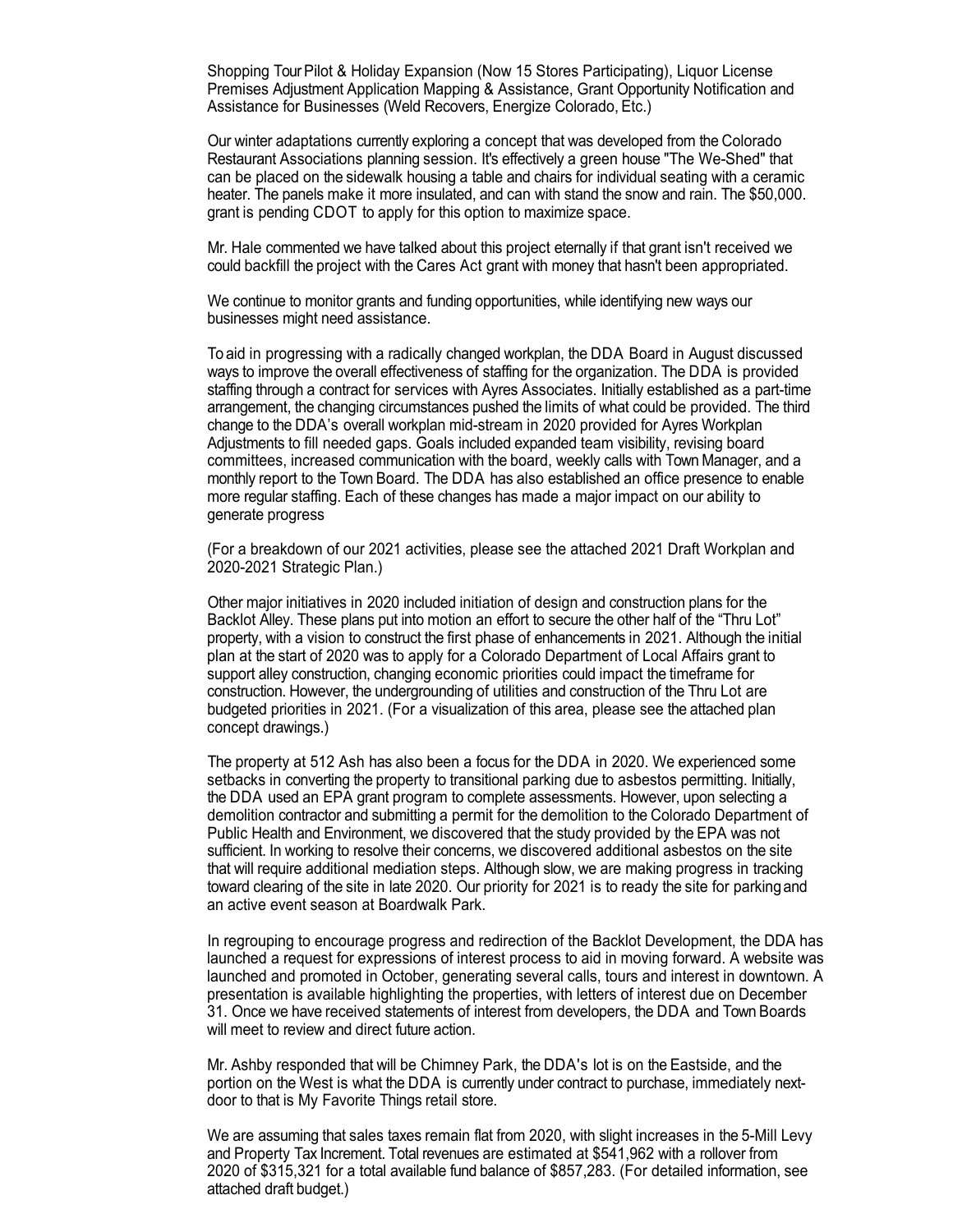Key budget expenditures of note: \$187,000 – 100% Design Construction Plans Alley, Parking Study Consulting Fees, \$300,000 – Construction of "Thru Lot" property improvements, \$150,000 – Increase of Ayres Contract for Staffing Services from \$78,000 in 2020, \$40,000 – Façade Improvement Program (Reduced from \$120,000 in 2020), \$20,000 – Wayfinding Phase I, \$50,000 – 512 Ash Parking Improvements (Shared w/ Town), \$25,000 - Parking Study, \$8,000. Maintenance.

Based on these budget assumptions, the DDA anticipates stretching our budget to the limit, with nearly no funds remaining for carryover at the end of the year. Total expenditures are budgeted at \$854,992.

The DDA is requesting an extension of the IGA for organizational sustainability to become a sustained catalyst leader. We look forward to continuing the strong partnership with the Town that we have experienced in the past to realize the vision of a more vibrant Windsor.

Town Board Member Charpentier commented the backlot alleyway project will start in March 2021. What business will the walk-thru alleyway align with?

Mr. Ashby responded that will be Chimney Park, the DDA's lot is on the Eastside, and the portion on the West is what the DDA is currently under contract to purchase, immediately nextdoor to that is My Favorite Things retail store.

Town Board Member Charpentier commented allot of people currently use that alleyway for deliveries, and parking.

Mr. Ashby responded the physical construction of the alleyway at it's narrowest it's 24' feet wide, and the equivalency of 2-lane highway at it's widest it's 30' foot wide. There will still be 2-way traffic, and the element design is designed to be 17' feet tall which is interstate height for semitrucks. The plan for the property behind the alleyway to the North has not been finalized because we don't have a current development proposal. The overall plan is more buildings, and some parking.

Town Board Member Charpentier asked what requirements will neighboring businesses have to clean-up that backside of their buildings? Will the grants cover any of those expenses?

Mr. Ashby responded there is no requirement for businesses to update the backside of their buildings. We might be able to find some grants for the small portion of the thru-lot.

Mr. Brunk added we have been reviewing consolidation of all of the dumpsters, and a nice architectural barrier around a community dumpster. The businesses can then apply for business façade grants, and review different plans once the use--by-right is approved.

Town Board Member Sislowski reported concern on the alleyway project, and limited parking.

Mr. Brunk responded the 512 Ash location is going to be our parking putting the shopper closer to the cottage district.

Mayor Pro Tem Bennett commented he's really excited to see all of the DDA progress in the last couple of years.

Town Board Member Charpentier asked what are the boundaries of the DDA.

Mr. Brunk responded from 2nd Street, 7th Street North to Town of Windsor Public Works lot. Our goal is continue to work on the development side for the tax base to get these projects done.

Mayor Rennemeyer asked why Ayres Associates Contract Services is going from \$80,000 this year 2020 to \$150,000. next year 2021?

Mr. Ashby responded as we were established in 2015 the Town staff were assistants to the Board. The board decided to hire on a staff member at that point it was part-time, and was setup as general services to administer the DDA, and run meetings. As additional special projects came on board those would be billed out separately. Our current contract is \$78,560.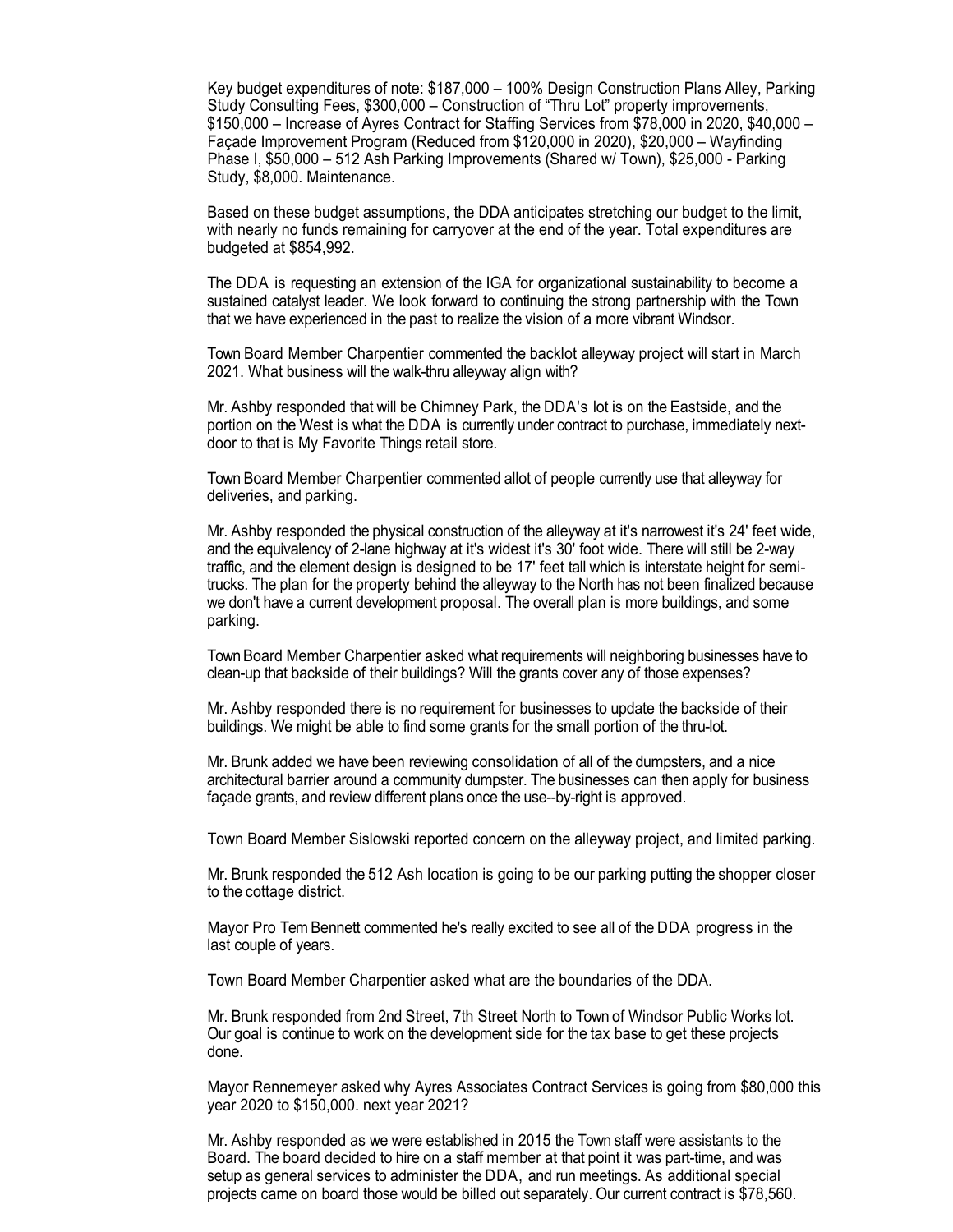for general services, and additional expenses are allocated. During prior years we have allocated funding from the 6267 Consulting providing additional funding for special projects. This year vs our payments come out of 2 separate budget line items the board requested we put those expenses under one item. The additional capacity is defined in the contract as an increase, but it is all still going to be billed on an hourly basis.

Mayor Rennemeyer clarified the contract with Ayres Associates is for \$150,000 or is that amount up to \$150,000 billed on contractual hours?

Mr. Ashby responded the contract for next year has not been written or approved. How it's been done in the past general services were billed as an "not to" exceed. Every month I provide an executive director report that displays how much we have spent towards that limit. Any other special projects are billed hourly, and "can" exceed the limit due to the need for flexibility.

#### 2. Wayfinding Signage Discussion - M. Ashby, DDADirector

Per Matt Ashby, the following is a rough order of magnitude, budget pricing review of the 9/17/20 Wayfinding Concepts package by C+B Designs LLC. The Ayes team worked with Mike Long at Arapahoe Sign Arts and Sabrina Steele at DaVinci Sign Systems to develop a budget range for each sign type. We also spoke with these fabricators to better understand schedule durations for permitting, fabrication, and construction.

The numbers provided are not a price quote from the fabricators but a ballpark budget range so we can discuss design and phasing and make any adjustments prior to bidding. I all cases there are some opportunities to reduce cost by simplifying design substituting material and, in some cases, reducing the scale of the sign. Dimensions for the signs were not provided in the design package from C+B Designs so we worked with the fabricators to develop assumed dimensions by scaling from the drawings. Budget numbers for each sign type are noted on the following pages

(adjacent to each sign) with some additional detail provided immediately below for signs identified as priority for a Phase 1 package.

Moving forward we would recommend developing a more detailed bid package based on this design concept and further discussions with DDA and the Town. From that point a bid set could be distributed to several fabricators for competitive pricing. The Ayres team is available to provide procurement and construction administration if needed.

#### DDA: Priority #1

Pedestrian/Kiosk Sign – Small Budget Estimate: \$25,000 - \$30,000 each (full turnkey below and above grade.) Manufacture and Install by ASA: Double sided/illuminated Estimated Size: 10' x 3', includes: Shop Drawings/Submittals, Structural Engineering.

Excludes: Double sided sign, any required landscape and irrigation modifications, permitting efforts or permit costs, Traffic Control.

1. Information Kiosk – Large Budget Estimate: \$45,000 – \$60,000 each, Manufacture and Install of Sign and Structural Base by Fabricator, Estimated Size: 10' x 9', Includes: Shop Drawings/Submittals, Structural Engineering.

Excludes: Double sided sign, any required landscape and irrigation modifications, Permitting efforts or permit costs, Traffic Control.

We have a draft schedule in the packet identifying the key activities and their durations. This does not reflect time for meetings with the Town and DDA and any review and approval times. We are happy to add that information to the schedule as those activities are identified.

Mayor Rennemeyer commented he's in favor of moving forward with the whole segment of the Wayfinding study.

Town Board Member Tallon commented patrons drive through the Town of Windsor not knowing where they are at just another spark to the jewel of downtown.

Mayor Pro Tem Bennett commented he's supportive of the idea, and would like to see the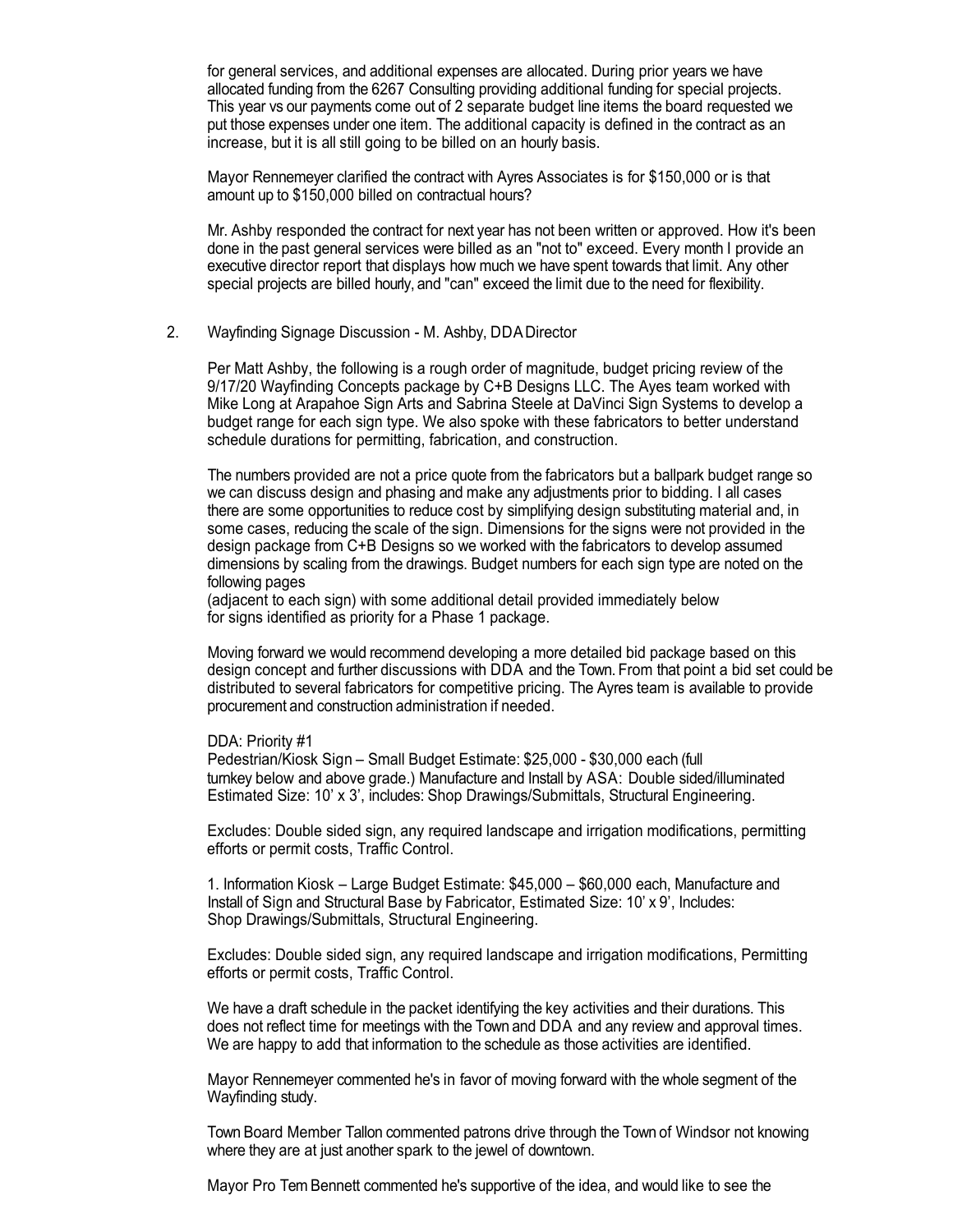additional designs. If we are looking at a sign that might bridge over HWY 392 due we need to get permission from CDOT?

Mr, Ashby responded we looked at the other designs, but they had more of a modern aesthetic with glass, lights, and tile. This design was identified as more of a traditional with similar materials used in downtown Windsor. The design contemplated for an arch over the top of Main Street is the most costly of any of the features, and would require CDOT approval.

Mayor Rennemeyer commented on CDOT 's height requirement to allow for oversized loads.

Town Board Member Wilson commented he supports moving forward with the Wayfinding.

Town Board Member Sislowski asked whether locations have been mapped out for the proposed wayfinding signage? Is there a portion already reflected in the budget for the upcoming year?

Mr. Ashby responded the pedestrian kiosk generally being one of our first targets with a cost aligning close with our 2021 budget. The larger kiosk sign displayed would be a secondary option in the neighborhood of 5th Street, and Main Street at the entrance of that busy intersection. We will be searching for available grant funding for this project.

Mayor Rennemeyer commented on the wayfinding study and the brand it can set for downtown Windsor.

2. Future Meetings Agenda

Per Mr. Hale, based on the conversation and presentation last week with Raindance another review of the Transportation Master Plan might help answer questions. Aligning discussions with our engineers on where, and how they gather data for the reports.

Carlos Hernandez, and Bill Fox to present you on Monday, December 14th, moving the Bypass Study onto Monday, January 4th or Monday, January 11th. Focusing on the broader subject of the Transportation Master Plan, and the current projects.

Mayor Rennemeyer asked when Dean Moyer would present again on Town debt.

Mr. Hale responded Dean Moyer will present early next year, but nothing is currently scheduled.

Mr. Ballstadt commented Extraction made the request to temporarily truck product while they are renegotiating there pipeline agreements. Staff has learned Extraction can continue to work on the Milk Shake pad within the parameters of their existing approved CUD. There's no need for further direction or change to that particular pad with access across Colorado Blvd. However the Merlin pad which had a conditional use grant approval that included use of Weld County Road 64 was a dirt road across the Raindance property to Colorado Blvd. That access that was approved is no longer available, therefore Extraction would need to apply for an amendment or new conditional use grant to update there truck route. If Extraction was to propose use of New Liberty Road they would need to applyfor a new conditional use grant.

Mr. McCargar commented we are viewing this as an amendment of an existing CUD, similar to issues in the past for extensions. That process is an amendment to the quasi-judicial, and we can talk procedurally on what type of process you want. The merits or how you might feel about the outcomes needs to be discussed when the process is complete.

Town Board Member Sislowski commented the emails received appeared to state there was no Ordinance on how to amend a CUD, and that the procedures weren't clarified.

Mr. McCargar responded we have a choice where an applicant can no longer comply with the terms of my CUD putting us in a position of either revoking it for non-compliance or doing something else. What we've done in the past in the cases where people need more time, and the example where the CUD or the problem would require a solution. This requires the same level of process choosing to say no which leads to a revocation or say yes where the process has to take place.

Town Board Wilson asked whether we could review how other municipalities have handled this